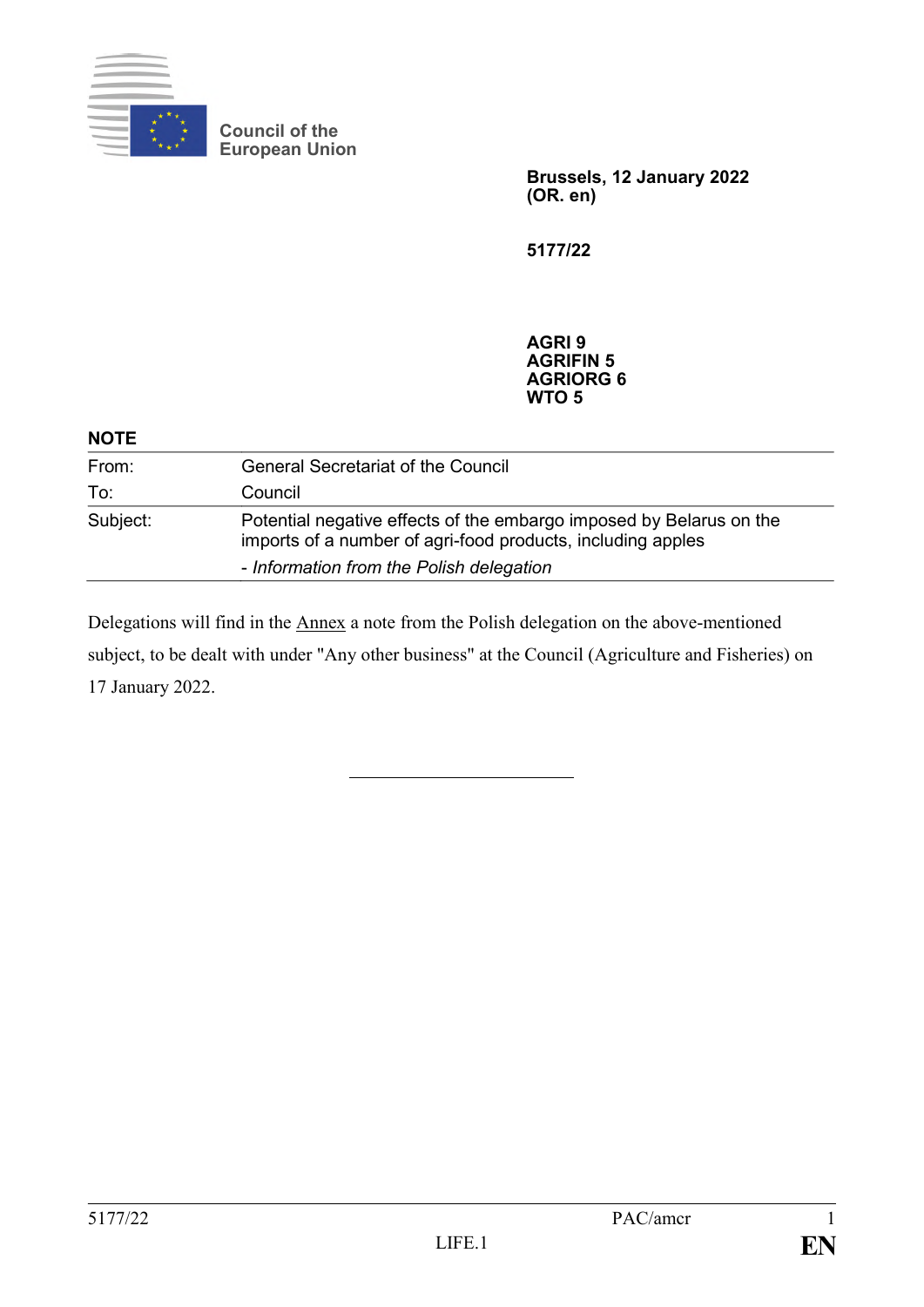## **Potential negative effects of the embargo imposed by Belarus on EU exports of a number of agri-food products, including apples**

Negative effects for the EU, including the Polish agricultural sector, may be caused by the export ban of agri-food products from a number of countries, imposed by Belarus from January 1, 2022, including from the EU. The introduction by Belarus of the above-mentioned ban, which has no basis under international law, is probably intended to deepen the negative effects of the Russian embargo, in force since 2014, on EU countries, including Polish producers and exporters of agricultural goods.

Before introducing embargo on imports of certain agri-food products from EU countries in 2014 by the Russian Federation, Russia was one of the largest markets for Polish fruit and vegetables. After the introduction of the embargo, the role of a large recipient of this commodity group was partially taken over by Belarus.

In 2020, the value of Polish agri-food exports to Belarus amounted to EUR 252.4 million. In the period January-October 2021, the value of Polish agri-food exports to Belarus amounted to EUR 194.0 million. The values of exports and shares in the total volume of Polish exports of individual products in the period January-October 2021 were as follows:

- a) pears EUR 15.4 million and nearly 83%;
- b) apples EUR 31.8 million and approx. 14% (Belarus was the second largest recipient after Egypt in terms of volume);
- c) fresh strawberries EUR 4.5 million and over 70%;
- d) frozen cherries and sour cherries EUR 8.3 million and approx. 30% (Belarus was the second largest recipient after Germany in terms of volume);
- e) frozen vegetables EUR 12.5 million and approx. 6%.